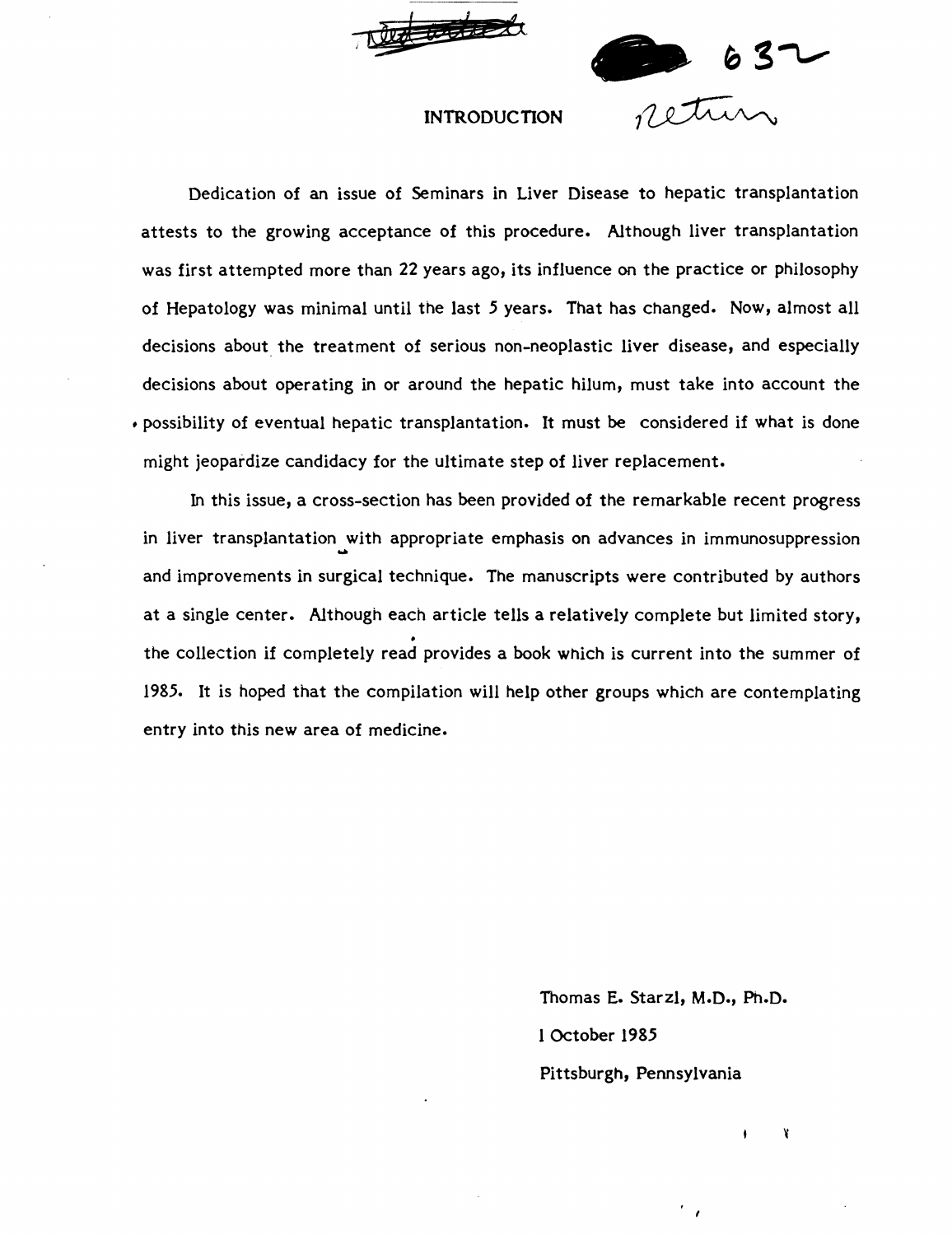SEMINARS IN LIVER DISEASE - VOL. 5, NO. 4, 1985

:

 $\cdots$ 

-------------\_\_ ~\_'\_e \_\_\_\_\_ ".

682

f<br>Franklingen

I fo'

**CHARGES** 

## **Foreword**

Dedication of an issue of *Seminars in Liver Disease* to hepatic transplantation attests to the growing acceptance of this procedure. Although liver transplantation was first attempted more than 22 years ago, its influence on the practice or philosophy of hepatology was minimal until the last 5 years. That has changed. Now, almost all decisions about the treatment of serious non-neoplastic liver disease, and especially decisions about operating in or around the hepatic hilum, must take into account the possibility of eventual hepatic transplantation. One must now consider carefully whether what is planned might jeopardize candidacy for the ultimate step of liver replacement.

In this issue of *Seminars,* a cross-section of the remarkable recent progress in liver transplantation has been provided, with appropriate emphasis on advances in immunosuppression and improvements in surgical technique. The manuscripts were contributed by authors at a single center. Although each article tells a relatively complete but limited story, the collection in its entirety provides a monograph current into the summer of 1985. It is hoped that the compilation will help other groups contemplating entry into this new area of medicine.

 $\cdot$ 

Thomas E. Starzl, M.D., Ph.D. Guest Editor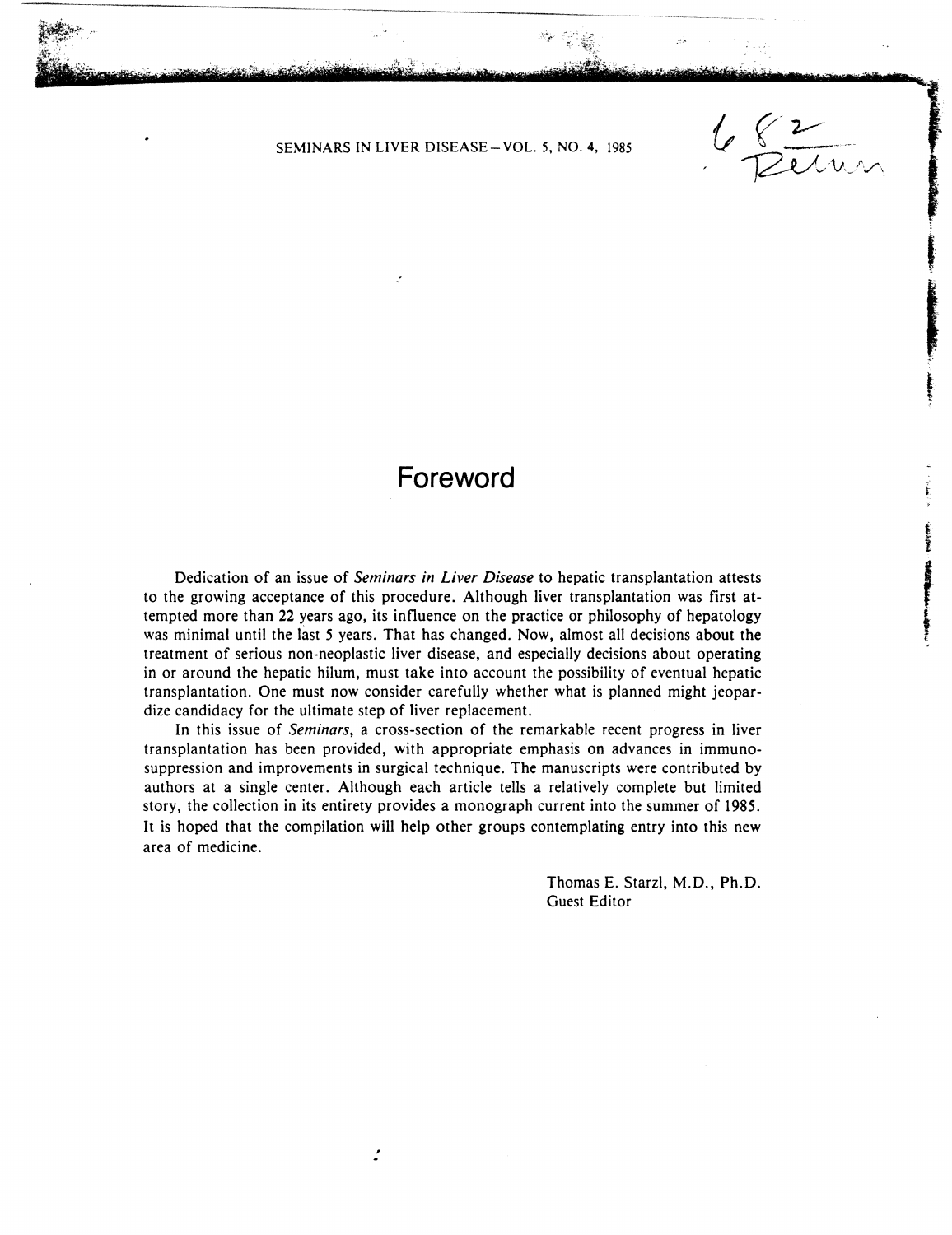$682$ 

 $\mathbf{I}$ 

 $\mathcal{L}_{\mathcal{A}}$ 

¥

## **DEDICATION**

Dr. Arthur Eugene Moore (1953-1985) was a product of the University of Alabama School of Medicine, and of the residency training program at the University-affiliated Baptist Medical Center. Subsequently, he had completed one year of his fellowship in the Multiple Organ Transplantation Program of the University of Pittsburgh. In the last 3 months of that period, he had helped Dr. Goran Klintmalm establish the satellite center at Baylor University Hospital in Dallas, Texas. His next two years had been committed to special training in thoracic surgery at the University of Pittsburgh· with special emphasis on transplantation of the thoracic organs. After this, he planned to spend a final year in a super fellowship that would have provided him with absolutely unique qualifications in clinical transplantation.<br>Art had a passion for foreign automobiles, and on 27 July 1985, he drove to a

nearby town to obtain a part for his car from a junk yard. On the way back to • Pittsburgh, he was killed in an automobile accident. Although he was not yet 32 years old, he was thought to be one of the most promising fellows who had ever gone through our transplantation program. Art had wanted to be a transplant surgeon, not just an ordinary one, but the best there was. He was determined to be an instrument of society and a credit to all those who knew him. The fact that he was destined to succeed in these objectives made his loss unbearable to all who knew him or who had worked with him. For as long as we live, we will miss Art Moore.

In the long run, it was Art's mother who said something which could not remove the sorrow but which at least gave us some understanding. When it was all over, she comforted us with dry eyes saying that she never doubted for a" moment the Lord's wisdom, even at the most terrible of times when she learned of Art's death. She

- 1 -